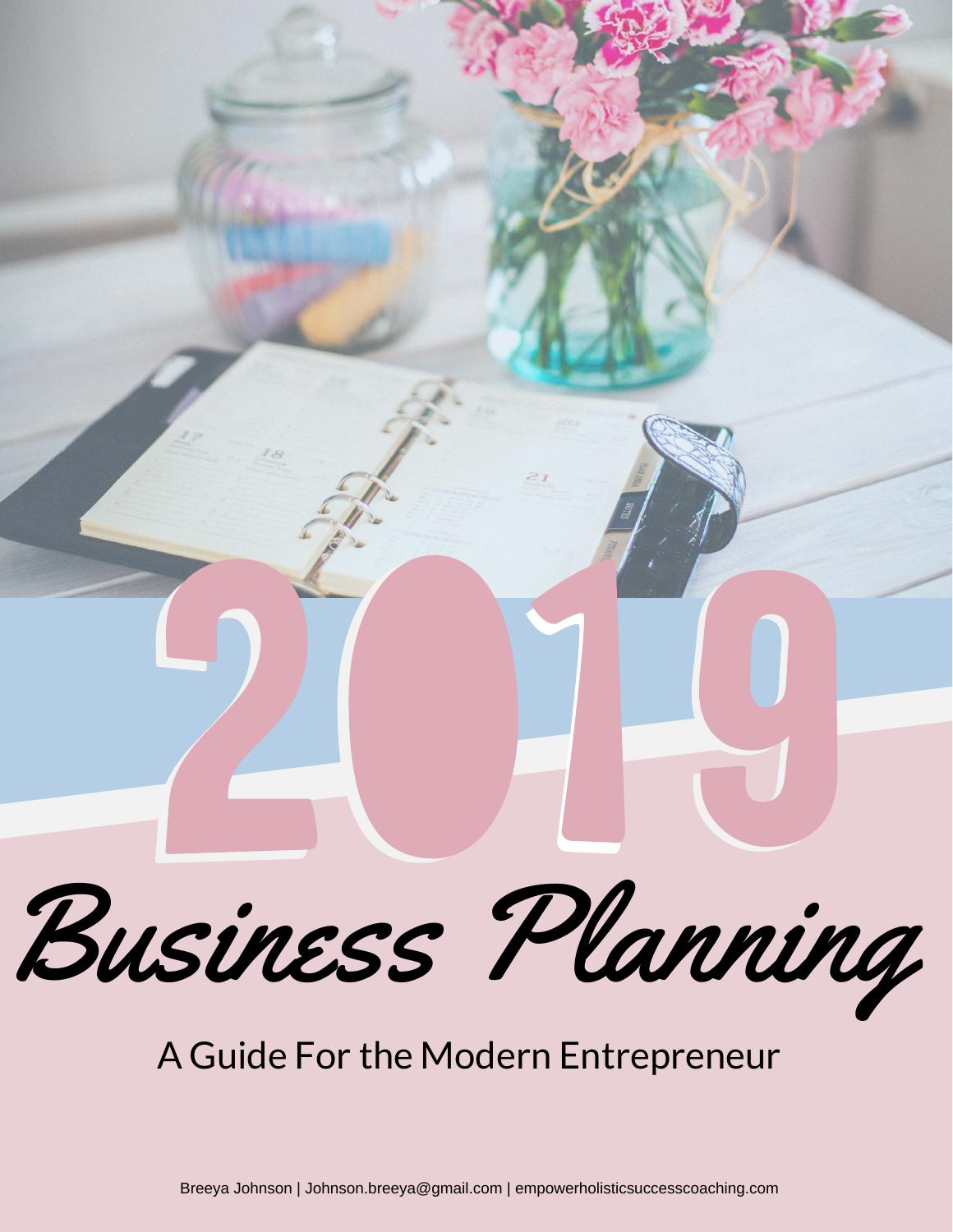Hey There Beautiful!

My name is Breeya Johnson and I am a holistic success coach. I am so excited to be on this journey with you to kick-start your 2019!

Do you need to develop a balance of work and personal life?

#### **Or**

Are you just starting a business and overwhelmed with everything?I mean everything, starting a business is hard stuff and comes with a long to-do list.

#### **Or**

Do you just refuse to have another year like last year?If that is you, do not feel down or alone I was once in your shoes and we are going to tackle this together.

**Moment of Truth:** I had many business fail all around me and I just could not find the balance or the time to think about balance so, when I say I have been there I mean it. What the most frustrating thing about it all was, once I stumbled into my bed and began to reflect on the day I quickly realized I did a whole lot of nothing.

Do you feel like you do a whole lot of nothing in your day? OR spend way too much time on a single task?

I am telling you, there is just nothing like being overwhelmed with a to-do list, completely confused on what is next and overwhelmed with the thoughts on missing out on "life".Entrepreneurship can be so lonely at times and for a lot of people that is the single reason their business fails on top of not being strategic and organized. So, I am so glad you decided to get some clarity for your life, your business and your purpose.

I have created a guide for people like you and me to get over those hurdles and have a productive and profitable 2019! Clarity all starts with getting your thoughts organized into a vision.

Hope your ready for a true tough love session; we are going to undercover your 2019 vision so, that we can formulate a strategic plan tailored to your goals. As always, feel free to reach out if there are any questions I am here to help!



## Page 02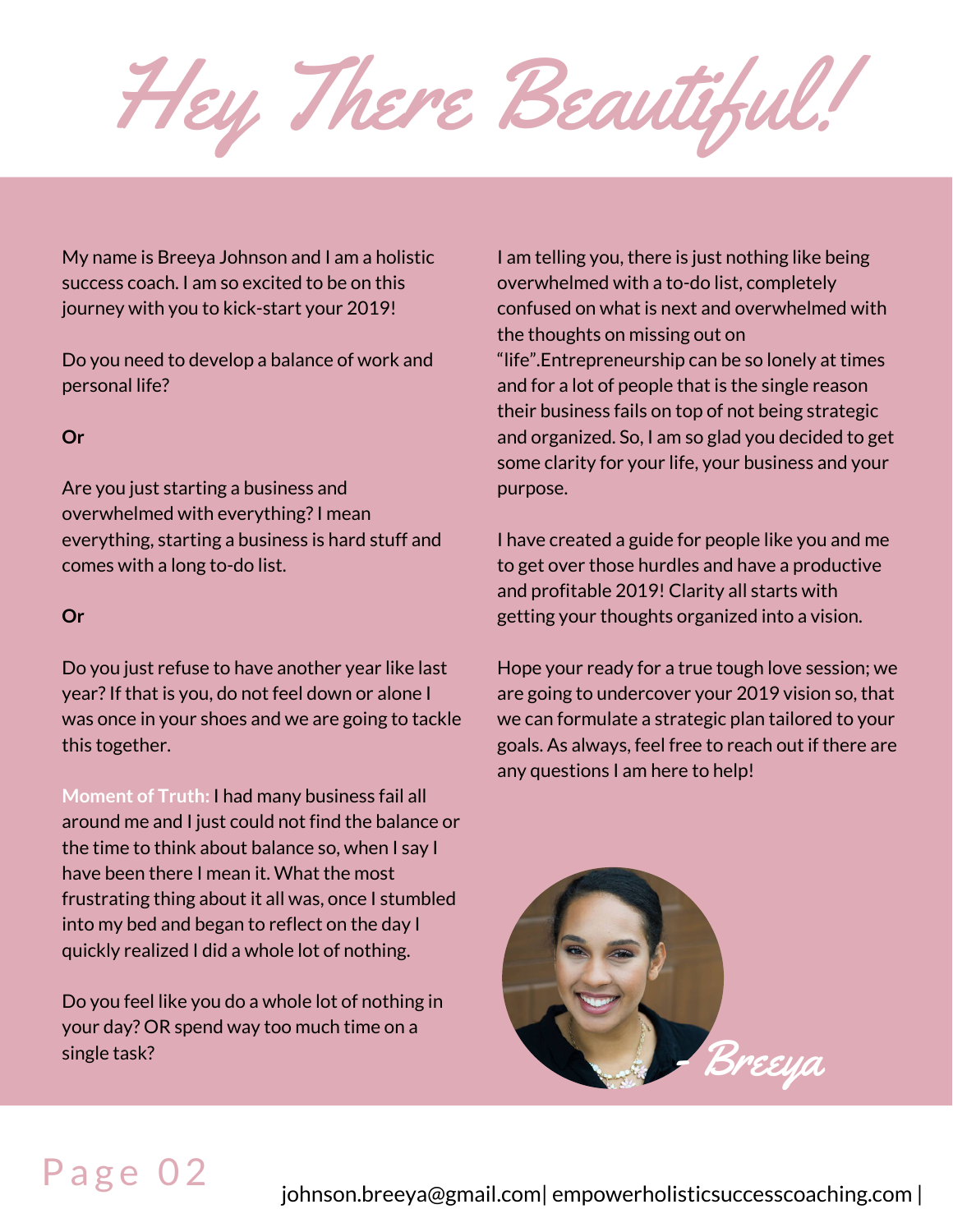In order to carry a positive action we must develop here a positive vision





Reimagine yourself, who do you want to become? What do you want to accomplish in 2019? Write down your goals in each category to keep you on track while developing your 2019 business plan.

1 Personal Development 2 Business 3 Habits

### Need some thought provoking questions?

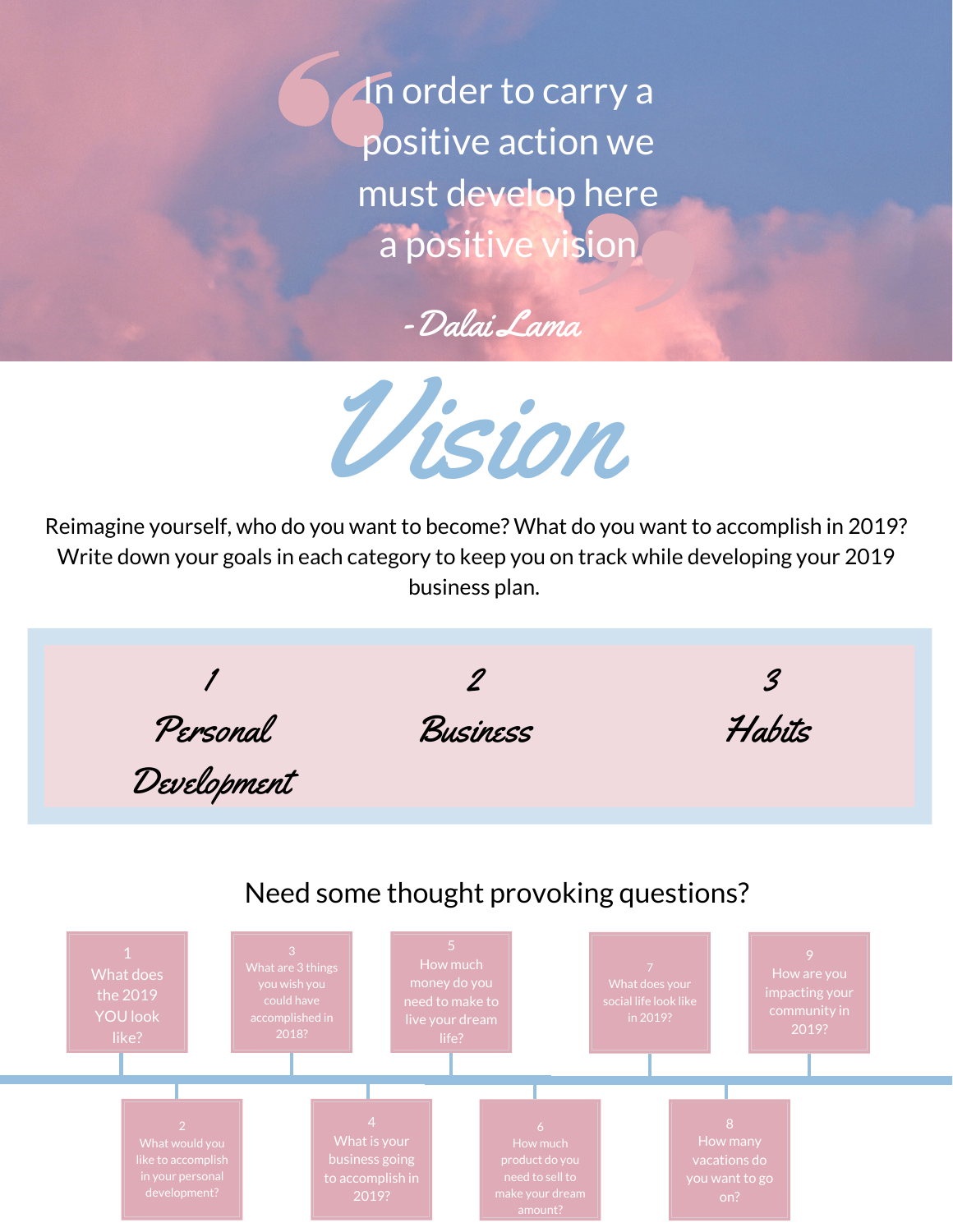Business Pl

When writing your new business plan for the year keep in mind these 5 key components

Social Media Marketing Plan

Creating a social media marketing plan based on your target audience is crucial to your success in 2019.

Coaching/ Mentorship

Stop trying to do this alone. Get a mentor or a coach to keep you accountable this year.

Effective Marketing Plan

it is time to stop wasting money on Ads and flyers that do not work. Create a plan tailored around your target audience's statically purchasing behaviors.

## Check Points

Implement checking points throughout your plan. Every great business plan has deadlines and accountability check points to keep them on track with their goals.

End-Goal

Aimless shooting leads to exhaustion. Keep your plan surrounded around one or two "big" goals. There needs to be a pot at the end of the rainbow so you do not feel purposeless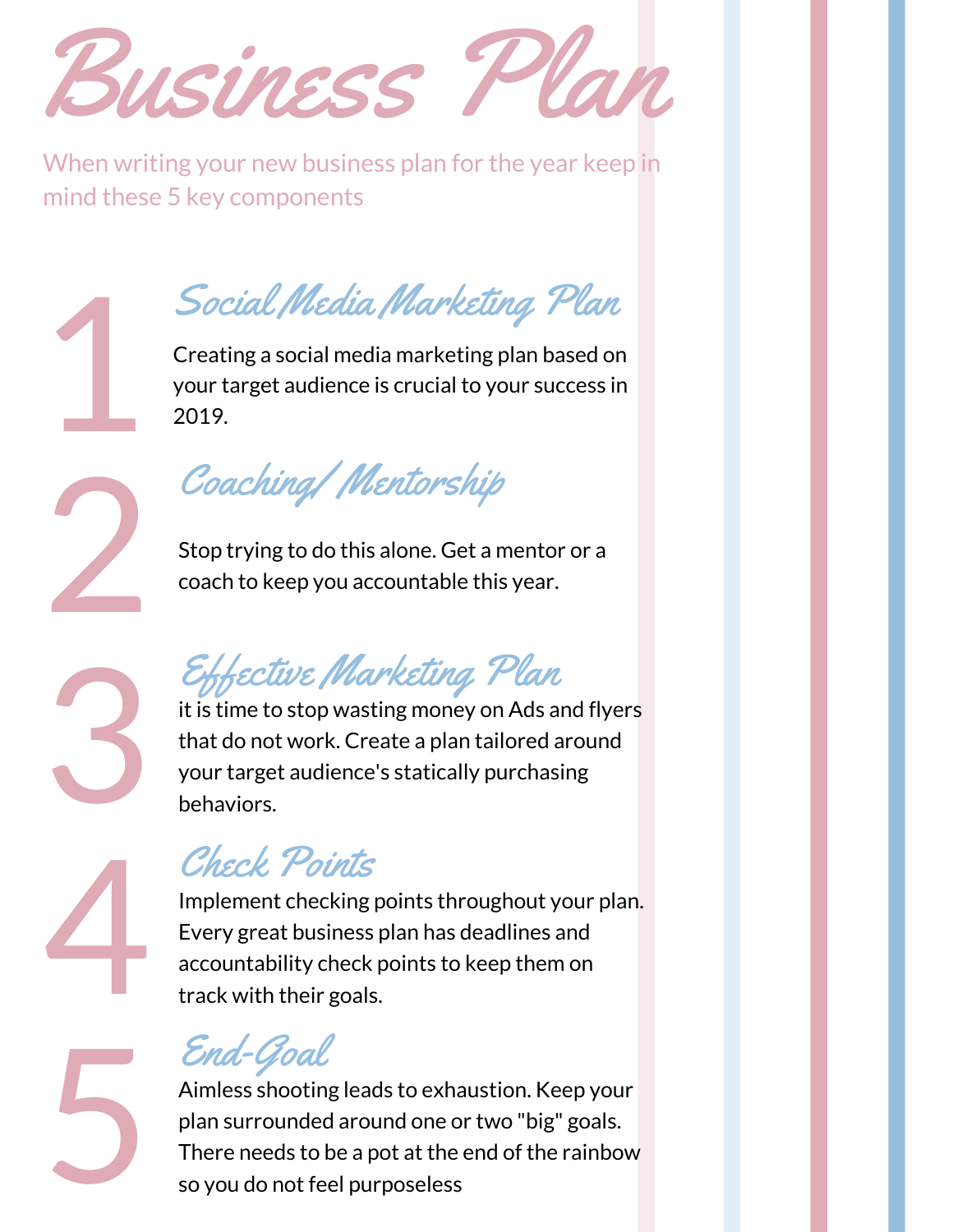Calendar Your Year Here: Create 3 check points each month that will lead you to accomplish your end goal.

| Jan                                                                                                                                                                 | Feb                                                                                 | March                                                                            |
|---------------------------------------------------------------------------------------------------------------------------------------------------------------------|-------------------------------------------------------------------------------------|----------------------------------------------------------------------------------|
|                                                                                                                                                                     | $\begin{array}{c} \n \begin{array}{c} \n 1. & \n \end{array} \n \end{array}$        | $1.$ The set of $\sim$                                                           |
| 2.                                                                                                                                                                  | 2.                                                                                  | 2.                                                                               |
| $\begin{array}{c c c c c} \hline \rule{0pt}{16pt} & \rule{0pt}{16pt} \multicolumn{3}{c c }{\textbf{3.}} & \multicolumn{3}{c c }{\textbf{6.}} \\ \hline \end{array}$ | 3.                                                                                  | $\begin{array}{c c} \hline 3. & \begin{array}{c} \hline \end{array} \end{array}$ |
| April<br>1.                                                                                                                                                         | May<br>$\begin{array}{c} \n \begin{array}{c} \n 1. & \n \end{array} \n \end{array}$ | June<br>1.                                                                       |
|                                                                                                                                                                     | 2.                                                                                  | 2.                                                                               |
| 3.                                                                                                                                                                  | 3.                                                                                  | $3.$ $\overline{\phantom{a}}$                                                    |
| July<br>1.                                                                                                                                                          | Aug<br>$\begin{array}{c} \n \begin{array}{c} \n 1. & \n \end{array} \n \end{array}$ | <b>Sept</b>                                                                      |
|                                                                                                                                                                     | 2.                                                                                  | 2.                                                                               |
| 3.                                                                                                                                                                  | $\overline{\mathbf{3.}}$                                                            | 3.                                                                               |
| Oct<br>1.                                                                                                                                                           | <b>Nov</b><br>1.                                                                    | <b>Dec</b><br>1.                                                                 |

 $2.$ 

 $3.$ 

 $2.$ 

 $3.$ 

 $2.$  $3.$